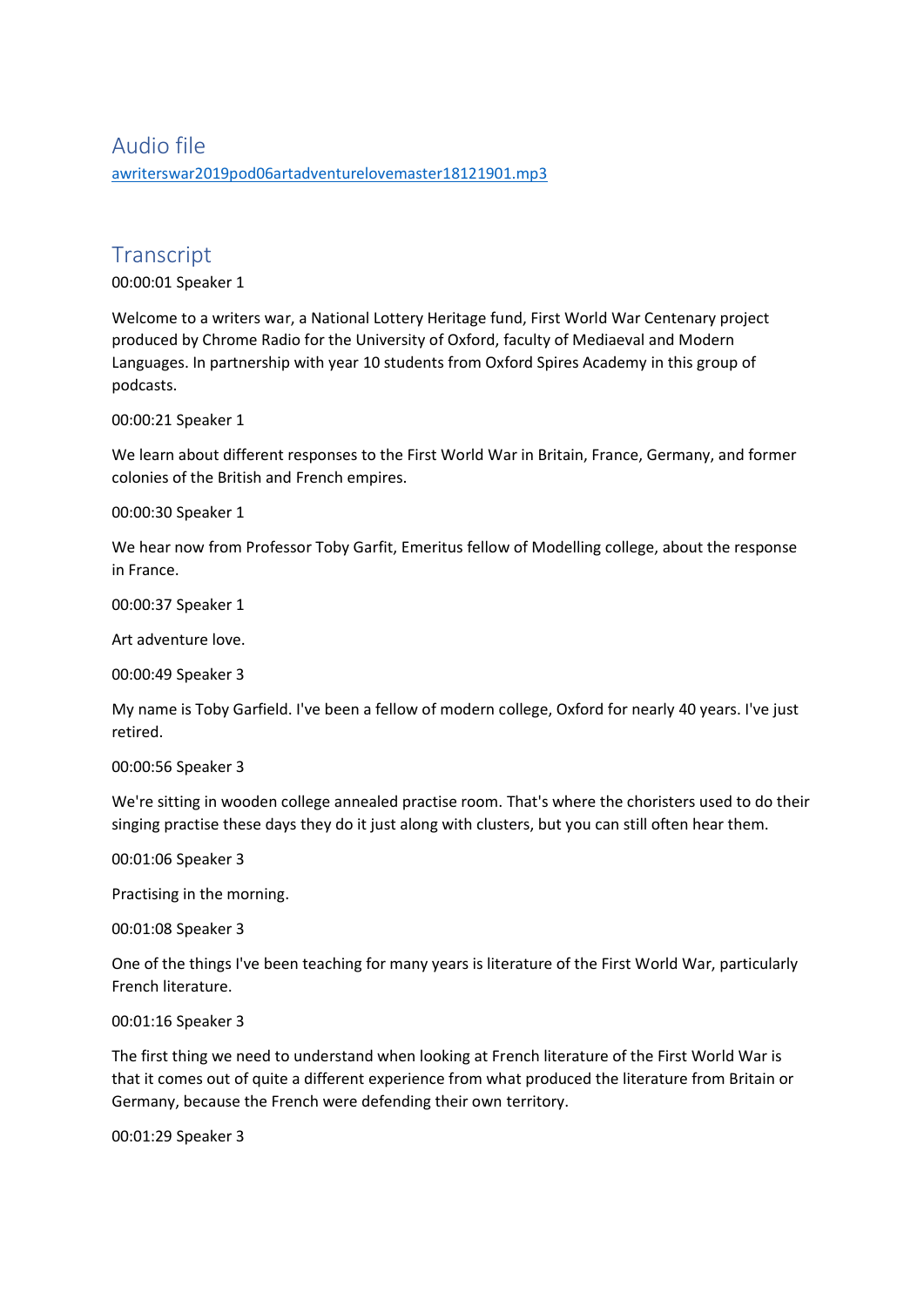The French had been invaded. Their country had been overrun. The Germans reached the very gates of Paris. What we call today Charlie Goal Airport before they were pushed back to the Marne, the Battle of the Marne.

#### 00:01:41 Speaker 3

And then the line stabilised a bit further away from Paris, but the French very nearly lost their capital, as of course they had in 1870 in the Franco Russian War.

## 00:01:51 Speaker 3

French families had been overrun and dealt with in nasty ways in the North East of France. And of course there was the experience of Belgium that had been overrun before and the French.

## 00:02:01 Speaker 3

Were desperately afraid that the same would happen to them some of the iconic French buildings were targeted by the German forces, and in particular the cathedral at House rooms where so many of the French kings had been crowned. One of the great symbols of France. It was as if Westminster Abbey had been tired.

## 00:02:18 Speaker 3

Fitted and the drums deliberately bombarded it day in day out for years. So for the French there was a feeling that they had at all costs to defend their soil, their families, their fatherland, their battery. There are also very different attitudes between the British and the French.

## 00:02:39 Speaker 3

Or somebody who understood these differences very well was a man called Online Wawa, who served with the British Army.

## 00:02:47 Speaker 3

He was a freshman. He served as an interpreter. He realised that the British, particularly British officers, approached the war in a very different way. They treated the war as if it was a game, as if it was a.

#### 00:02:59 Speaker 3

Boxing match for instance, or a football match. British officers did not sit around Philosophising about the war, they just wanted to get on with it and treat it like.

#### 00:03:08 Speaker 3

A game and because he understood that there was such a different attitude between the French and British, he wrote a novel which was designed to help the French understand the British attitude.

#### 00:03:20 Speaker 3

It's called the silence of Colonel valuable. They see last year going into Bramble and we see various British officers talking with a French.

#### 00:03:29 Speaker 3

Interpreter who is the more who are persona in the novel and they have all sorts of interesting conversations in which the different attitudes to the war are spelled out in this short extract.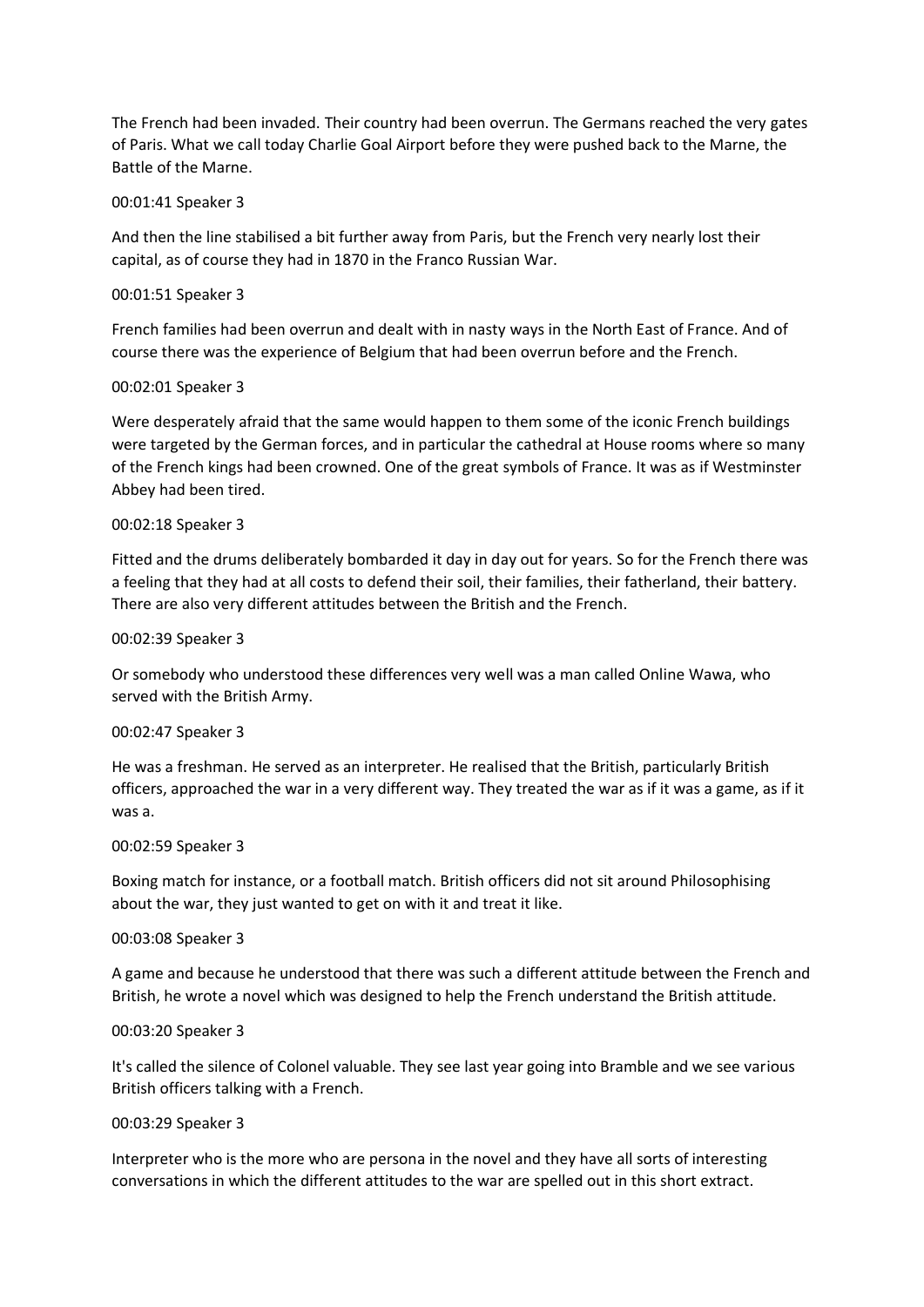#### 00:03:39 Speaker 3

Northerners fictional counterpart or hell is walking back from a boxing match organised by Scots Brigade with Con Bramble and Major Parker.

00:03:48 Speaker 3

The major explains how war and sport are perceived quite differently by the two sides.

00:03:57 Speaker 3

Match the books.

00:03:58 Speaker 3

Before we do.

00:04:03 Speaker 3

Seemingly, I'm gay.

00:04:04 Speaker 3

There really tend to do surgery cameras online match to books, detenue colour bar bar.

00:04:13 Speaker 3

There's approval Puma medical killing never sportsman. If you see every log per britannique.

00:04:21 Speaker 3

Bar left foot due to decreased monoclonal lager. Please ensure did gentlemen.

00:04:30 Speaker 3

One of the best French novels of the war was not published until just after the war. It's called Licuado Bois. The woman crosses by overlong Welsh or less.

00:04:41 Speaker 3

A particularly interesting thing about this novel is that it was very much read during 1920s in French primary schools to help the French understand what the experience of the war had been.

00:04:52 Speaker 3

Like one young Frenchman in Algeria at his primary school, who heard this model. Read to him by his primary teacher was Albert Camus Camus had lost his father at the Battle of the Marne.

00:05:06 Speaker 3

His father didn't die on the battlefield. He was evacuated to a hospital Maria, and eventually he died. In fact, Cameron never discovered.

00:05:13 Speaker 3

Until 30 years later where his father was buried in Brittany, the fact that camera, as a youngster heard this novel by daughter less read by his primary school teacher, helped him to make that connexion with his father, who would never rule alone because he was only two when his father died.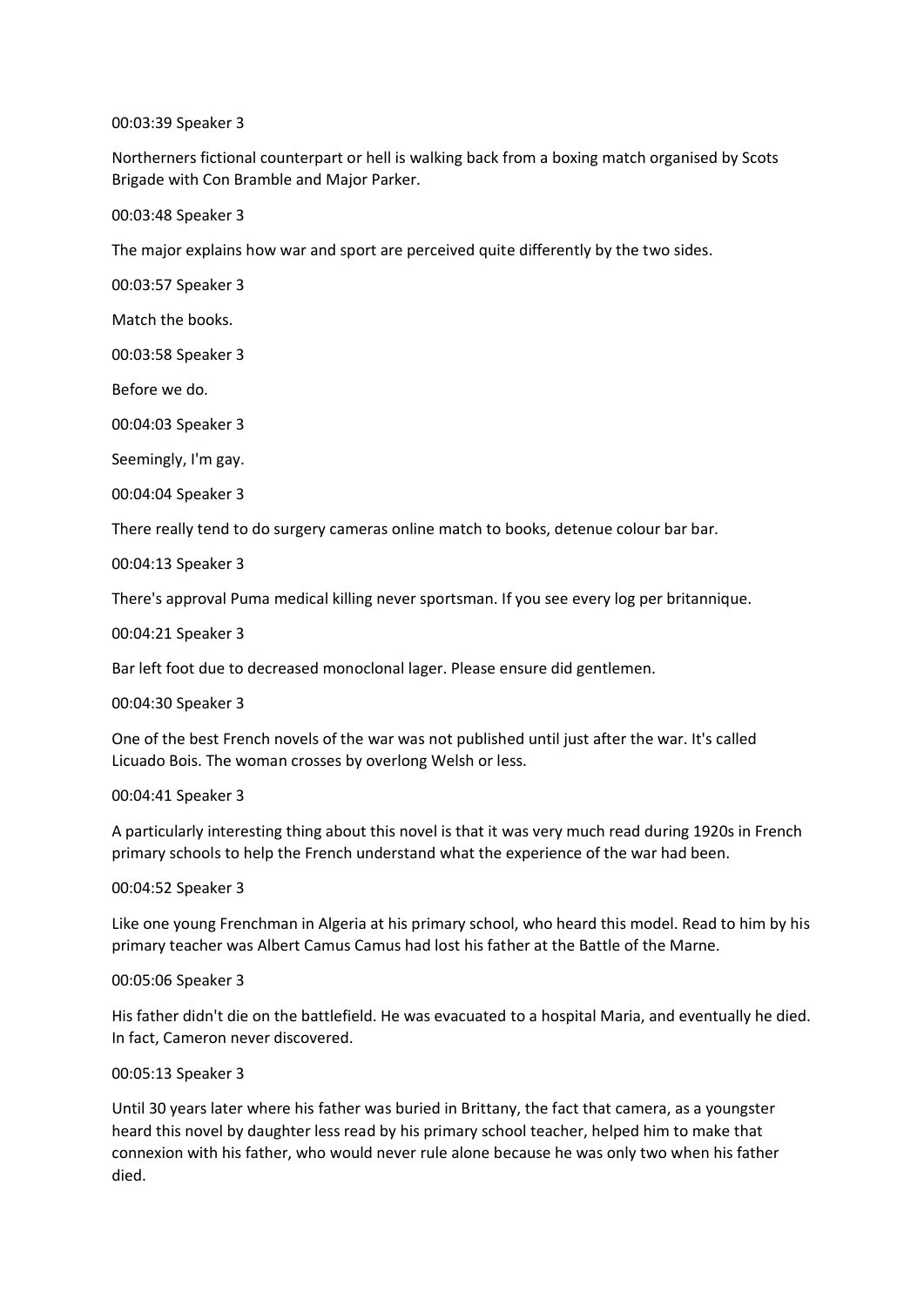00:05:32 Speaker 3

But the great French novel of the First World War is low, full, or under fire by Ali Barbusse. The extraordinary thing about this novel is that it was written in 19.

00:05:43 Speaker 3

15 would have levels in both Britain and France from 1914, which talked about heroism of war. But of course, by the end of 1914 the trenches were.

00:05:52 Speaker 3

Beginning to be set and the war became pretty static.

00:05:57 Speaker 3

Early Barbusse was anti war himself, but he felt it was his duty to go to war. Perhaps something could be changed in French society as a result.

00:06:06 Speaker 3

Of the war.

00:06:07 Speaker 3

He served in 1915 and wrote this novel based on his own Diaries. It gives a careful account of what the experience.

00:06:17 Speaker 3

Of frontline troops was what did they spend all their time in the trenches? A lot of the time was spent recovering, getting ready, getting food, opening letters.

00:06:28 Speaker 3

Just generally chatting and getting to know each other because all these French troops came from different parts of France.

#### 00:06:34 Speaker 3

They spoke different dialects. They had to be moulded into a fighting unit and he takes you through a cycle. The subtitle of the novel is the diary of a squad Jean and Eunice squad although.

00:06:48 Speaker 3

Not every soldier had exactly the same experience. Every soldier could recognise that experience of waiting, preparing eventually being in the trenches and being called to go over the top. And then what happens after.

#### 00:07:02 Speaker 3

That there's also the experience of having journal sappers digging under their trenches and trying to blow them up, and equally the French digging mines under the German trenches.

#### 00:07:14 Speaker 3

This novel, which was published in serial form in 1915 and then in book form at the beginning of 1916, was an absolute revelation.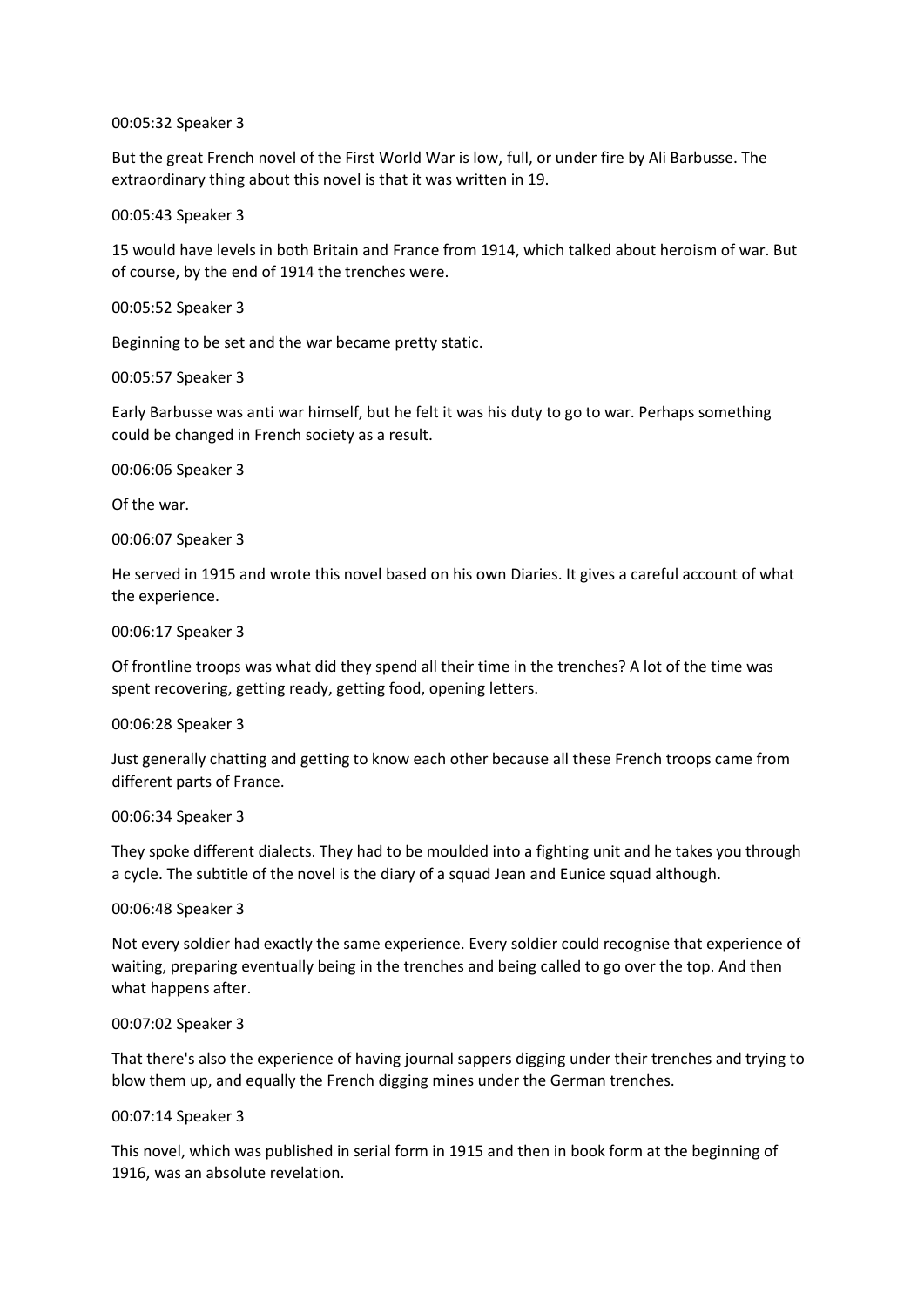00:07:23 Speaker 3

It's extraordinary that the censors allowed it to be published, because you could say that this was going to underline the morale of the troops.

00:07:31 Speaker 3

Undermining morale of the people at home because the newspapers were always giving nationalistic jingoistic propaganda. Everything is going so well, we'll be in Berlin before the end of the year or whatever it might.

00:07:43 Speaker 3

Be when they.

00:07:44 Speaker 3

Would be so awful they realised that was not going to happen, but it was just a long drawn out terrible experience.

00:07:51 Speaker 3

That people are going to find it very hard to recover from.

00:07:54 Speaker 3

I think the censors allowed it because they realised that people did actually need to know what it was like before getting fed up with the propaganda. They no longer believed the propaganda they needed to have something authentic.

00:08:09 Speaker 3

This novel full was awarded the programme Cool the Conqueror Prize in 1916.

00:08:15 Speaker 3

And huge numbers of people bought it hundreds of thousands of copies were sold was read by the people at the front and they said yes.

00:08:22 Speaker 3

This is our experience. It was read.

00:08:24 Speaker 3

By people at home.

00:08:26 Speaker 3

People in Paris. People in the provinces who at last felt they had a connexion with the men at the front.

00:08:33 Speaker 3

When people think of British literature from the First World War, they tend to think first of all of poetry.

00:08:39 Speaker 3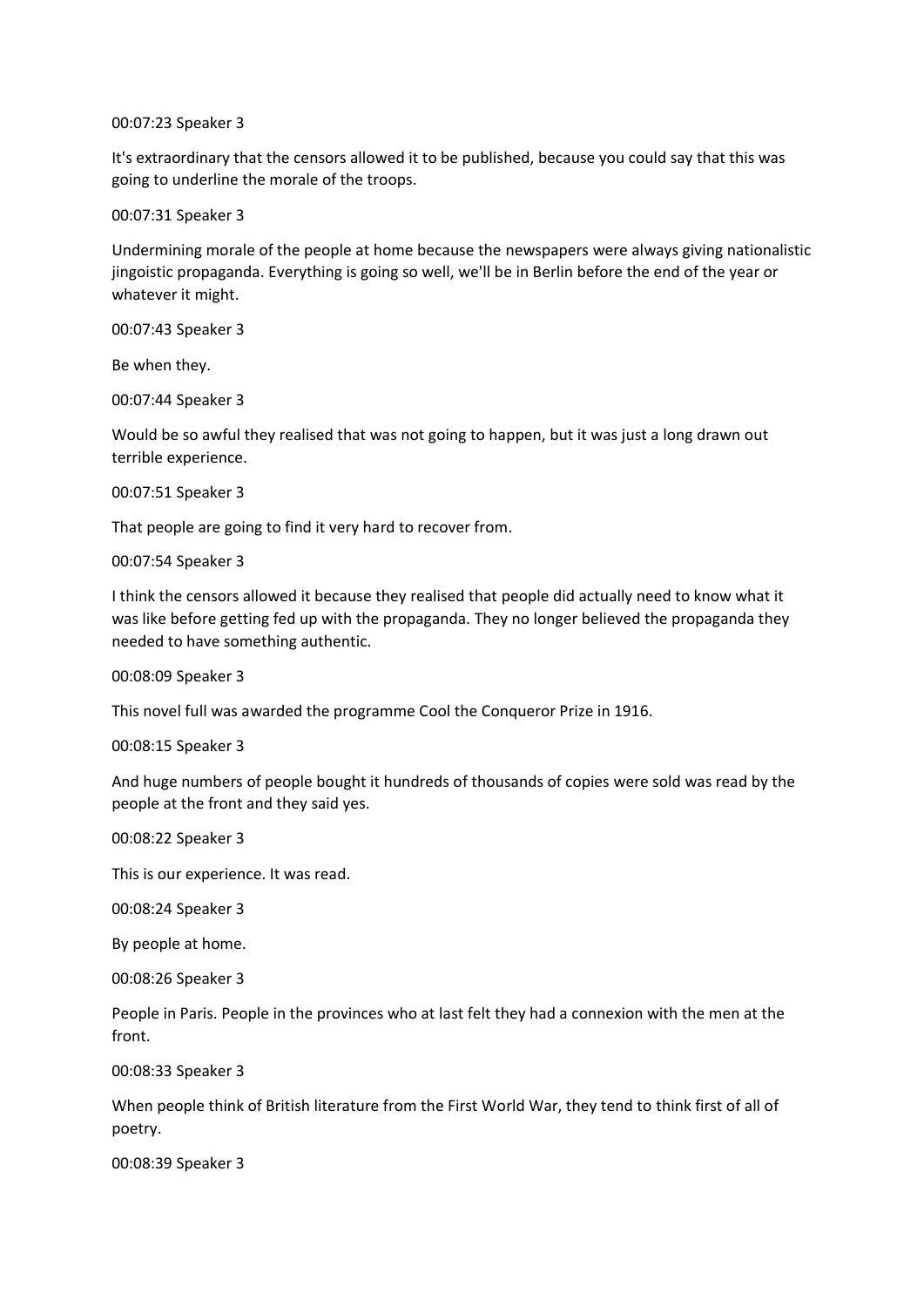That's partly because the school syllabus has raw poetry honours, but it's also because for some reason, the British expressed themselves better in poetry than impose. There are great prose works from the First World War.

00:08:53 Speaker 3

But the best, I think, is the poetry. Now that's not the case in France. Then we might ask why?

00:09:00 Speaker 3

The French had a particular attitude to poetry. Poetry was a national jewel. Poetry was something that expressed the genius of France.

00:09:10 Speaker 3

The Great French poets often celebrated the greatness of France, and poetry tended in France to be in rather set forms expressing.

00:09:20 Speaker 3

Rather, traditional opinions. There wasn't much of poetry written during the war, but much of it is rather conventional and predictable.

00:09:29 Speaker 3

There was some good anti war poetry and there was some good poetry not in set forms, but it's only really just beginning to be discovered.

00:09:40 Speaker 3

At the beginning of the First World War, probably the greatest living French poet was uncalled bull. Claudel, Claude L was a diplomat.

00:09:49 Speaker 3

He did not engage in the war himself, he was at quite a distance. In fact, during the war he was in South America, but he linked his pen to the French calls.

00:09:59 Speaker 3

He wrote some quite well known potent. One of them is called anything like General Donkervoet Limoges. I'll I will do anything to defend France, so this was rather traditional jingoistic poetry. One might think of Kipling in the British Connect.

00:10:19 Speaker 3

There was one poet who was very different and his name is Guillaume Apollinaire opinions. Poetry was not militaristic, jingoistic, but it was not anti war either. It was our strange kind of poetry. It was really the poetry of an artist.

00:10:38 Speaker 3

Opinion there was much in fact himself French.

00:10:41 Speaker 3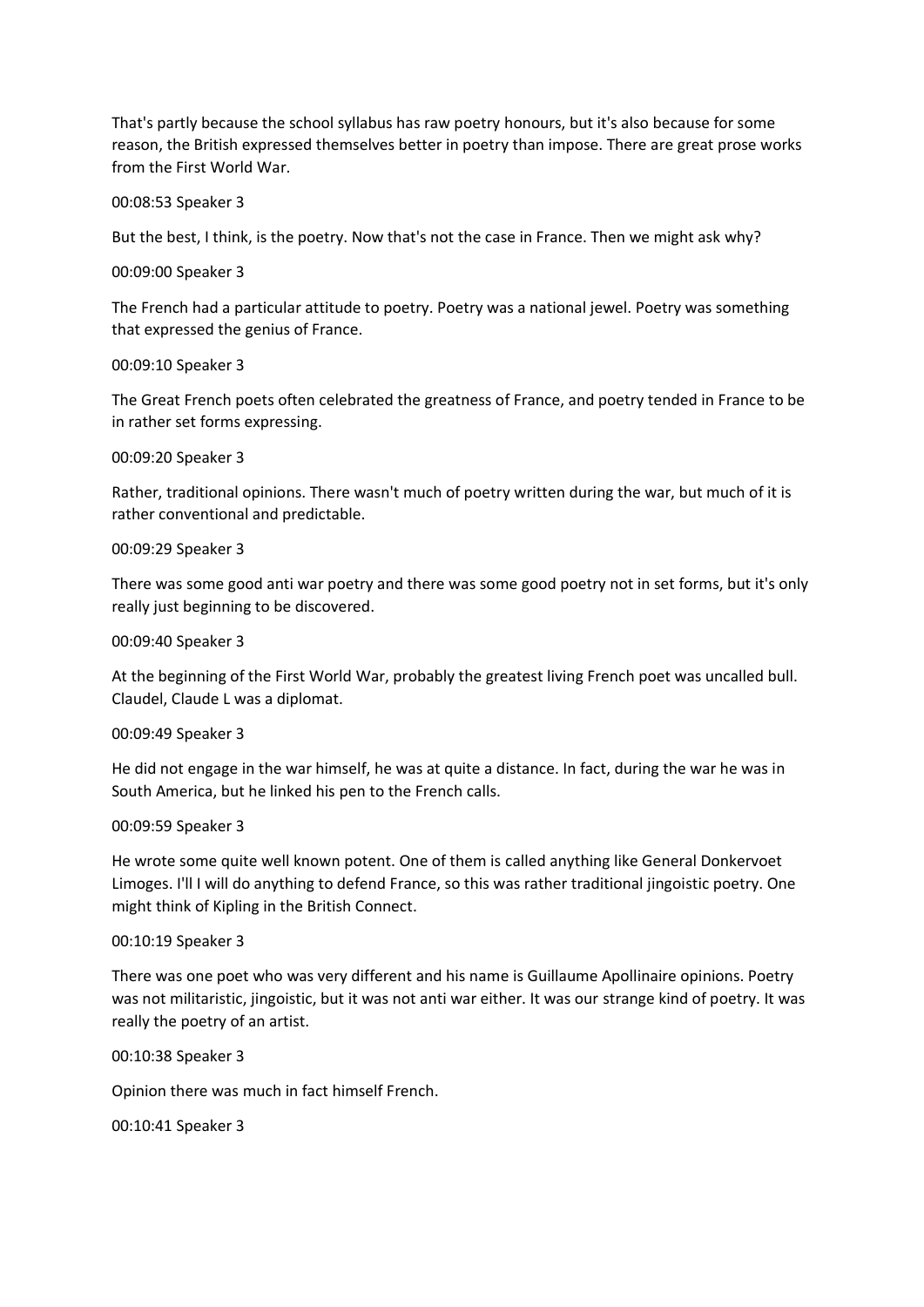He became Frenchy acquired French nationality because he fought in the French army during the war. In fact, that was the major reason why he joined the army so that he could acquire French nationality.

00:10:51 Speaker 3

His mother was Polish. His father was possibly Italian. Nobody quite knows he came to living in Paris before the First World War, and he was an artist and a poet and he mixed with.

00:11:01 Speaker 3

All the artistic community. He was great friends with Picasso and people like that.

00:11:06 Speaker 3

He was involved in Cubism and when he joined up he saw it as a wonderful opportunity to experience something.

00:11:16 Speaker 3

Will always going to be an experience and one could sum up a billionaire's approach to war. In three words, adventure, art, and love.

00:11:26 Speaker 3

Not perhaps 3 qualities that you would normally associate with war poetry.

00:11:31 Speaker 3

A billionaire served first in the artillery and then in the infantry, where he was seriously wounded, and in fact he died just after the end of the war while.

00:11:40 Speaker 3

In the artillery, he managed to print some of the poems that he'd just written and distribute them to his friends in the artillery batteries. So this really is war poetry produced.

00:11:50 Speaker 3

On the.

00:11:51 Speaker 3

Far some of it is rather what one might call epic heroic. There's a poem that begins our do cool idea is really how beautiful how lovely war is.

00:12:03 Speaker 3

This is a short poem talking about a cavalryman leaving his love in order to ride off to rule. Now you might have had.

00:12:11 Speaker 3

That in the Middle Ages, it's not particularly modern. It doesn't talk about the modern experience of war, but alongside that approach, which is informed by literary traditions, there's a remarkable responsiveness to the realities of modern war.

00:12:26 Speaker 3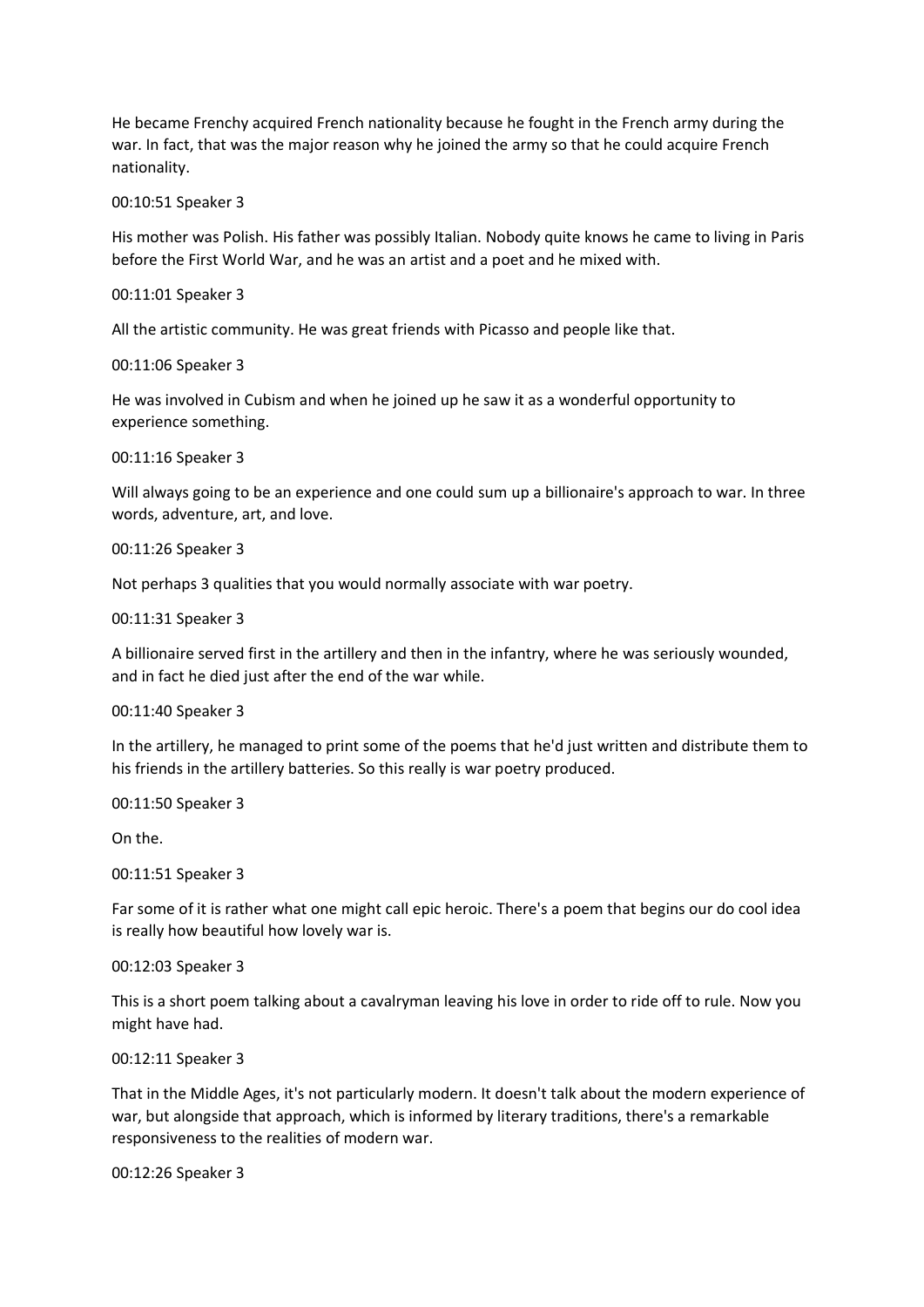There as a billionaire sat by his artillery battery on the trench as an infantryman, he could see the shells exploding overhead.

00:12:35 Speaker 3

He could see the tracer lights in the sky and to him it looked like a firework display or a bunch of roses exploding out of ours. And because he was an artist.

00:12:47 Speaker 3

He described it like that, and some people might find that offensive that he enjoyed looking at the spectacle. Of course, it was also.

00:12:56 Speaker 3

Terrible and he has bones about a shell exploding very close to him. The volume of poetry in which his war poems are collected is called kaligram calligrams, which means that really beautiful writing calligraphy. It's the same word, but many of the poems are actual works of art instead of.

00:13:16 Speaker 3

Writing ordinary lines of poetry has the words scattered over the page.

00:13:21 Speaker 3

To make pictures and one of the pictures is indeed of an exploding shell. One of the words that is scattered across the page is the word mother phone and a shell exploding.

00:13:31 Speaker 3

Sounds like something very loud, so the word megaphone is appropriate as well as adventure and art I mentioned love now billionaire.

00:13:40 Speaker 3

Had two lovers to whom he wrote throughout the war.

00:13:44 Speaker 3

And some of his poetry was written for them. The poetry is in part, and meditation on love when he's looking at shells exploding.

00:13:52 Speaker 3

I mentioned roses coming out of ours, but he also sees it in terms of a blouse being ripped open and breasts appearing defusal.

00:14:04 Speaker 3

Rose it at Moe. Can do some killing the graph.

00:14:09 Speaker 3

So two tracer shells burst of pink like 2 breasts that are being revealed.

00:14:17 Speaker 3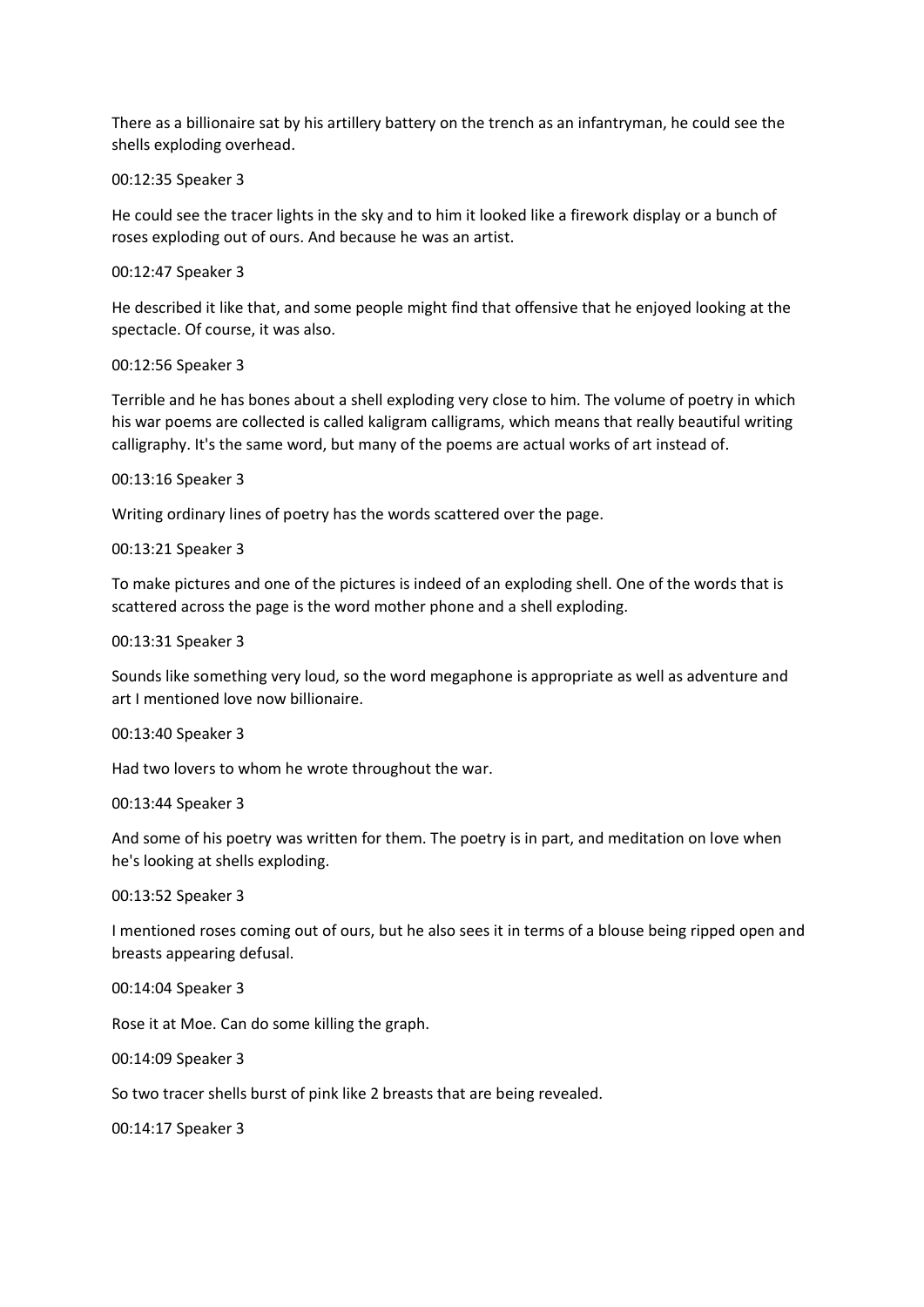And that same stars are of the poem that I was quoting. Just now ends with the words in capital letters. Ill shoot.

00:14:24 Speaker 2

In me.

00:14:25 Speaker 3

He knew how to love. He was a great lover. That's how Appolonia wanted to come across in his poetry as a great artist, but also as a great lover. Apollinare was certainly a very.

00:14:37 Speaker 3

Unconventional person in his personal life and in his writing people didn't really know quite what to make of his poetry because you couldn't pigeonhole it easily.

00:14:48 Speaker 3

You couldn't say this is virtually that is supporting the war. You couldn't say this is bercher that is against the wall.

00:14:54 Speaker 3

Well, it was poetry that was closely associated with the war. It arose out of war out of the direct experience of war, but it was something different and it took people a while to come to terms with it apparently was very much appreciated by the artistic community, but by the French public as a whole.

00:15:15 Speaker 3

It wasn't so much his war poetry that was important. It was a collection that he published.

00:15:19 Speaker 3

Before the war.

00:15:20 Speaker 3

People could see that he was doing interesting things in poetry and that was alright when it wasn't about the wall, but when he was doing interesting things in poetry and talking about the war at the same time, that was harder to come to terms with.

00:15:33 Speaker 3

One group of people.

00:15:35 Speaker 3

Who understood what war was all about, particularly if they read Bell basis. Marvel was win.

00:15:42 Speaker 3

Some of them went out to work, but many of them stayed at home. Keep the home fires burning. They had to see off their sons, husbands, brothers to war. They stayed at home weighted.

00:15:53 Speaker 3